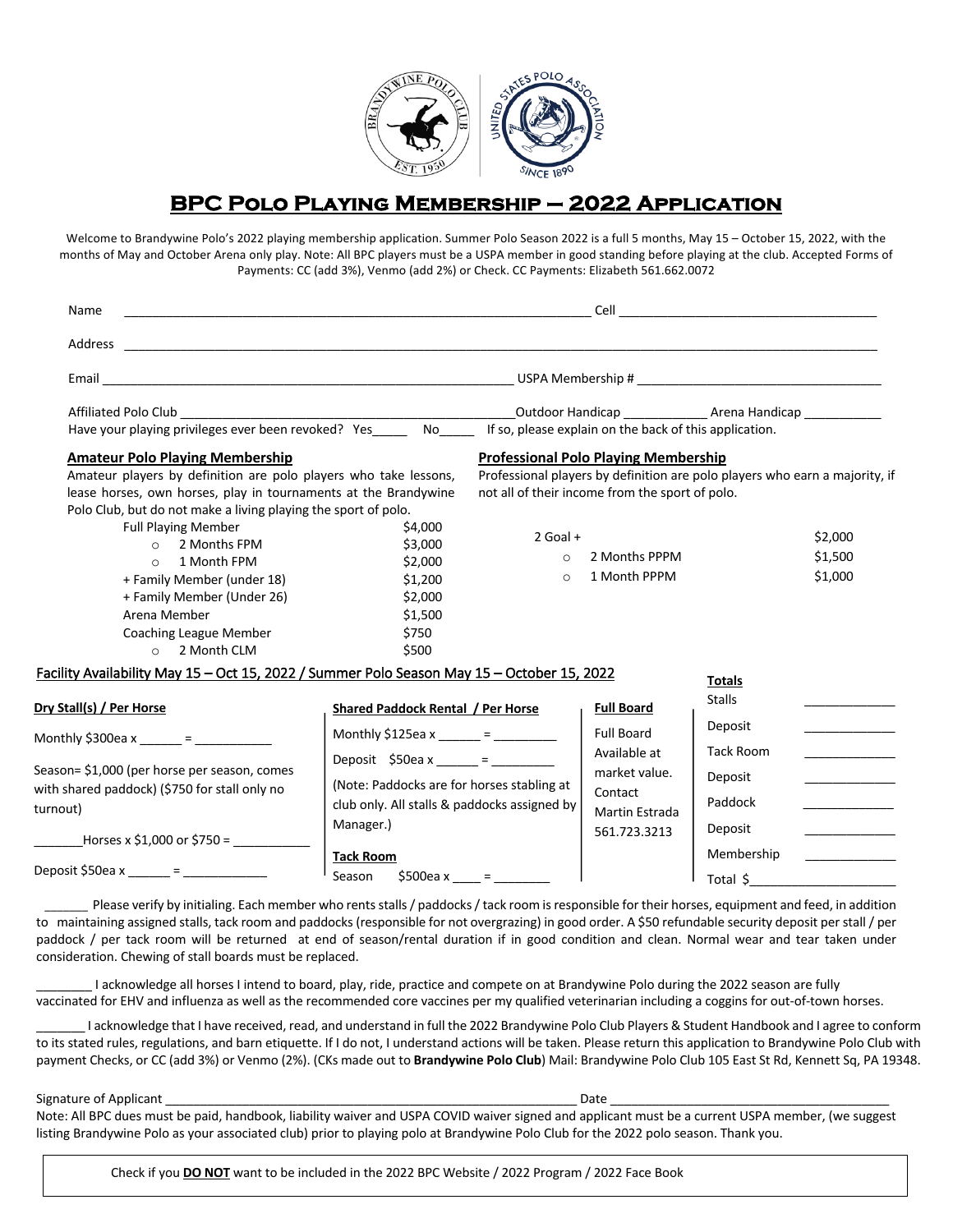### Benefits

# Full Playing Member \$4,000

*The intent of a Full Playing Membership at Brandywine is to take your game to the next level by playing all available games/matches with polo professionals, including Sunday matches while enjoying a summer polo season of quality competitive polo focused on raising your game under the watchful eye of experienced professionals.*

- *Eligible to Play – All Grass & Arena*
	- o *All Weekday Practices on grass or in Malvern Bank Stadium Arena*
	- o *All Sunday Games (Leagues, Organized Teams, Tournament Matches, and Exhibition Games take Priority) Teams are organized to play at the manager's discretion.*
- *Additional Benefits*
	- o *1 All Access Car/Truck Hang Tag*
	- o *All Club Asados*
	- o *10 GA Tickets*
	- o *Social Membership included for playing member.*

*(Discounted social membership for spouse or partner available, Email elizabeth@brandywinepolo.com)*

# Under 18 Family Member \$1,200

*Applies to each additional immediate family member of a BPC paying a Full Membership. Horse leasing is available by the chukker, month or season.*

- *Eligible to Play – Grass & Arena*
	- o *All Weekday Practices whether on grass or in Malvern Bank Stadium*
	- o *All Sunday Early Games (Leagues, Organized Teams, Tournament Matches and Exhibition Games take Priority)*
- *Additional Benefits* 
	- o *1 Single Member Access Car/Truck Hang Tag*
	- o *All Club Asados*
	- o *10 GA Tickets*
	- o *Social Membership included for playing member.*

*(Discounted social membership for 1 other guest available, Email elizabeth@brandywinepolo.com)*

### Under 26 Family Member \$2,000

For each additional immediate family member of a full member. Same player benefits as Under 18 Family Member. Age limit of less *than 26 years.*

### Professional Member \$2,000

*For players primarily making a living as a professional polo player with a 2 goal + handicap.* 

- *Eligible to Play-Grass & Arena*
	- o *All Weekday Practices whether on grass or in Malvern Bank Stadium*
	- o *All Sunday Games (Leagues, Organized Teams, Tournament Matches, and Exhibition Games take Priority) Teams are organized to play at the manager's discretion.*
	- o *Pro Player can stick n ball with only 2 sponsors/patrons per season. (See 2022 BPC Handbook for exceptions.)*
	- o *Contribute as needed, 3rd man or umpire duties.*
- *Additional Benefits* 
	- o *1 All Access Car/Truck Hang Tag*
	- o *All Club Asados*
	- o *10 GA Tickets*
	- o *Social Membership included for playing member.*

*(Discounted social membership for spouse or partner available, Email elizabeth@brandywinepolo.com)*